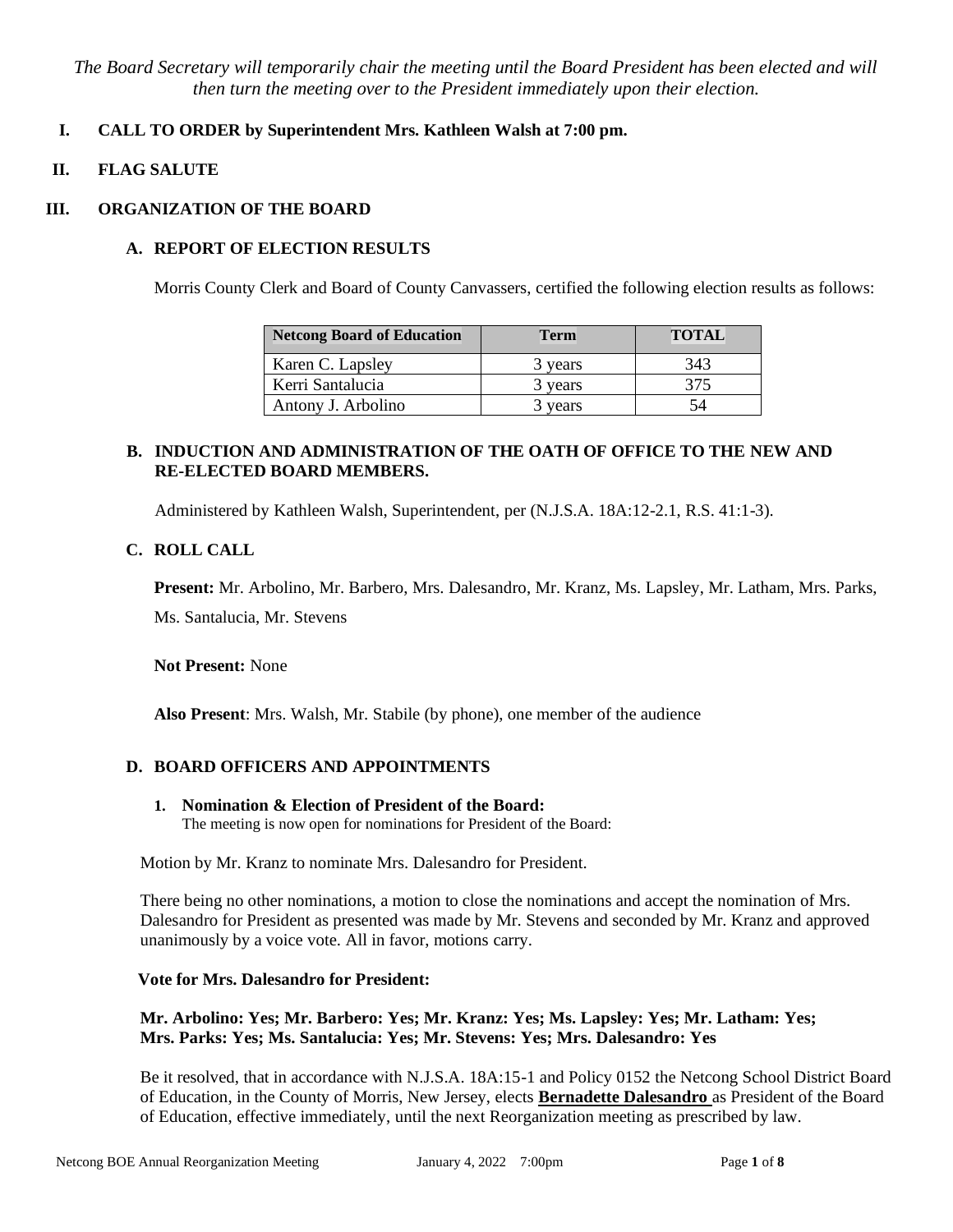#### **2. Nomination & Election of Vice President of the Board**

The meeting is now open for nominations for Vice President of the Board:

Motion made by Mr. Stevens to nominate Ms. Santalucia as Vice President.

There being no other nominations, a motion to close the nominations and accept the nomination of Ms. Santalucia for Vice President as presented was made by Mr. Barbero and seconded by Mr. Kranz and approved unanimously by a voice vote. All in favor, motions carry.

#### **Vote for Ms. Santalucia for Vice President:**

 **Mr. Arbolino: Yes; Mr. Barbero: Yes; Mr. Kranz: Yes; Ms. Lapsley: Yes; Mr. Latham: Yes; Mrs. Parks: Yes; Ms. Santalucia: Yes; Mr. Stevens: Yes; Mrs. Dalesandro: Yes** 

Be it resolved, that in accordance with N.J.S.A. 18A:15-1 and Policy 0152 the Netcong School District Board of Education, in the County of Morris, New Jersey, elects **Kerri Santalucia** as Vice President of the Board of Education, effective immediately, until the next Reorganization meeting as prescribed by law.

### **3. Appointments & Delegates**

Appointment, by the President, of Delegate and Alternates to the New Jersey School Boards Association and the Morris County School Boards Association.

Delegate: Mrs. Dalesandro State Alternate: Ms. Santalucia County Alternate: Ms. Santalucia

Appointment, by the President, of a Member and Alternate to the Morris County Educational Services Commission Board of Directors:

Member: Ms. Santalucia Alternate: Mr. Kranz

#### **4. Appointment of Committees**

Mrs. Dalesandro advised that most committees will be appointed at a later date if needed.

#### **a) Curriculum/Instruction**

| b) Governance, Policy and Finance                                       |  |                                         |  |  |
|-------------------------------------------------------------------------|--|-----------------------------------------|--|--|
|                                                                         |  |                                         |  |  |
| c) Facilities and Operations                                            |  |                                         |  |  |
|                                                                         |  | Chairperson Member Member Member Member |  |  |
| d) Personnel                                                            |  |                                         |  |  |
|                                                                         |  | Chairperson Member Member Member Member |  |  |
| e) Negotiations                                                         |  |                                         |  |  |
| Chairperson: Mrs. Dalesandro Member: Ms. Santalucia Member: Mr. Stevens |  |                                         |  |  |
|                                                                         |  |                                         |  |  |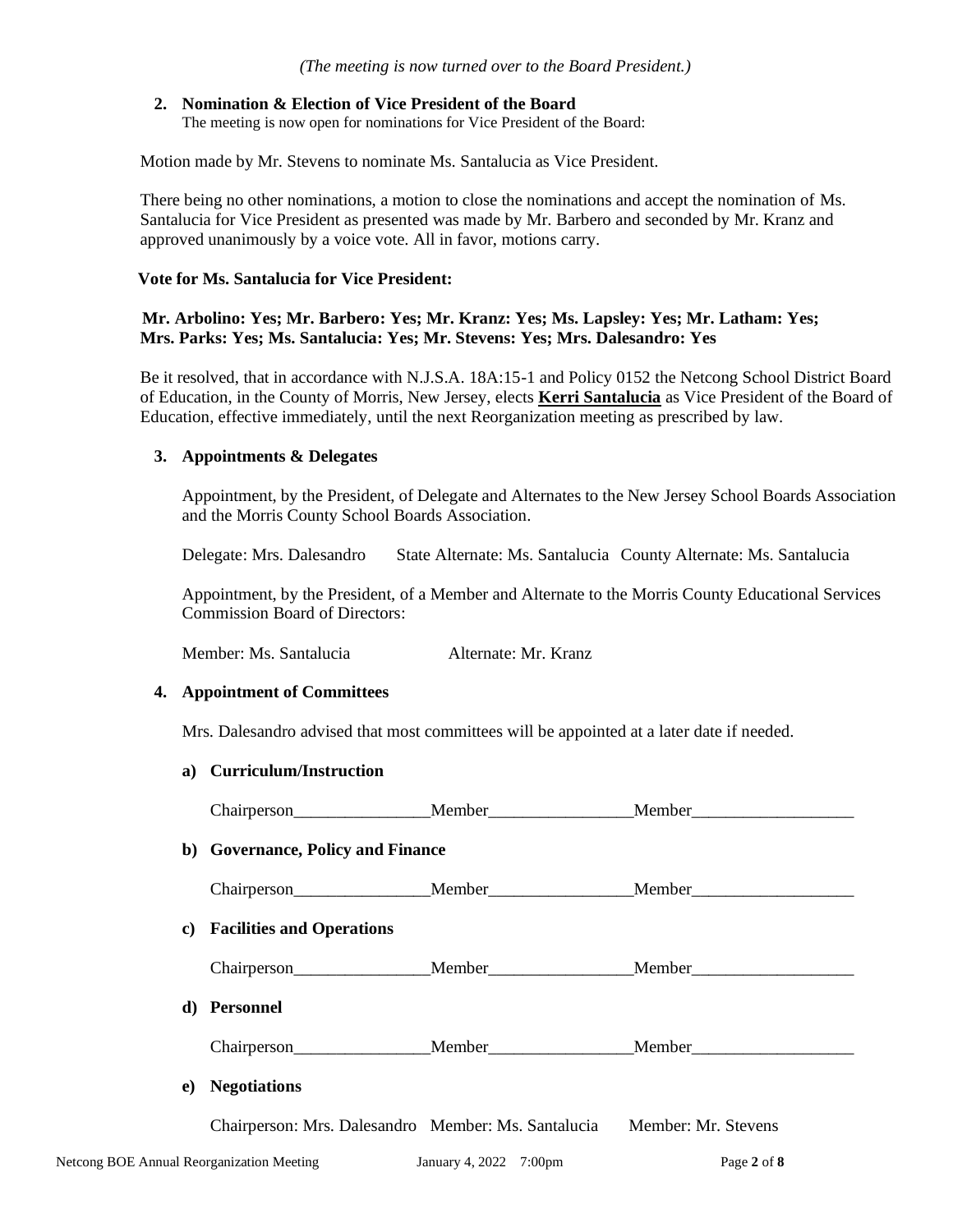### **f) Board Liaisons**

NEF: Mrs. Parks PTA: Mrs. Parks Town Council: Rotating Recreation Commission: Mrs. Parks Planning Board: Mr. Kranz

# **IV. ANNUAL APPROVAL OF MOTIONS**

On a motion made by Mr. Stevens and seconded by Mr. Kranz, be it resolved the following resolutions, A-I be adopted as presented:

# **A. Code of Ethics**

Be it resolved, in accordance with Bylaw 9271 "Code of Ethics," the Board of Education shall discuss the Board Member Code of Ethics annually at a regularly scheduled public meeting. Each member shall sign documentation that he/she has received a copy of it and has read and understood it.

- **a.** I will uphold and enforce all laws, rules and regulations of the state Board of Education and court orders pertaining to schools. Desired changes shall be brought about only through legal and ethical procedures. **Read by Mrs. Dalesandro**
- b. I will make decisions in terms of the educational welfare of children and will seek to develop and maintain public schools that meet the individual needs of all children regardless of their ability, race, creed, sex, or social standing. **Read by Mr. Latham**
- c. I will confine my board action to policy making, planning and appraisal, and I will help to frame policies and plans only after the board has consulted those who will be affected by them. **Read by Mrs. Parks**
- d. I will carry out my responsibility not to administer the schools, but together with my fellow board members, to see that they are well run. **Read by Mr. Barbero**
- e. I will recognize that authority rests with the board of education and will make no personal promises nor take any private action that may compromise the board. **Read by Mr. Arbolino**
- f. I will refuse to surrender my independent judgment to special interest or partisan political groups or to use the schools for personal gain or for the gain of friends. **Read by Mr. Stevens**
- **g.** I will hold confidential all matters pertaining to the schools, which, if disclosed, would needlessly injure individuals, or the schools. In all other matters, I will provide accurate information and, in concert with my fellow board members, interpret to the staff the aspirations of the community for its school. **Read by Ms. Santalucia**
- h. I will vote to appoint the best-qualified personnel available after consideration of the chief administrative officer. **Read by Mr. Kranz**
- i. I will support and protect school personnel in proper performance of their duties. **Read by Ms. Lapsley**
- j. I will refer all complaints to the chief administrative officer and will act on the complaints at public meetings only after failure of an administrative solution. **Read by Mrs. Dalesandro**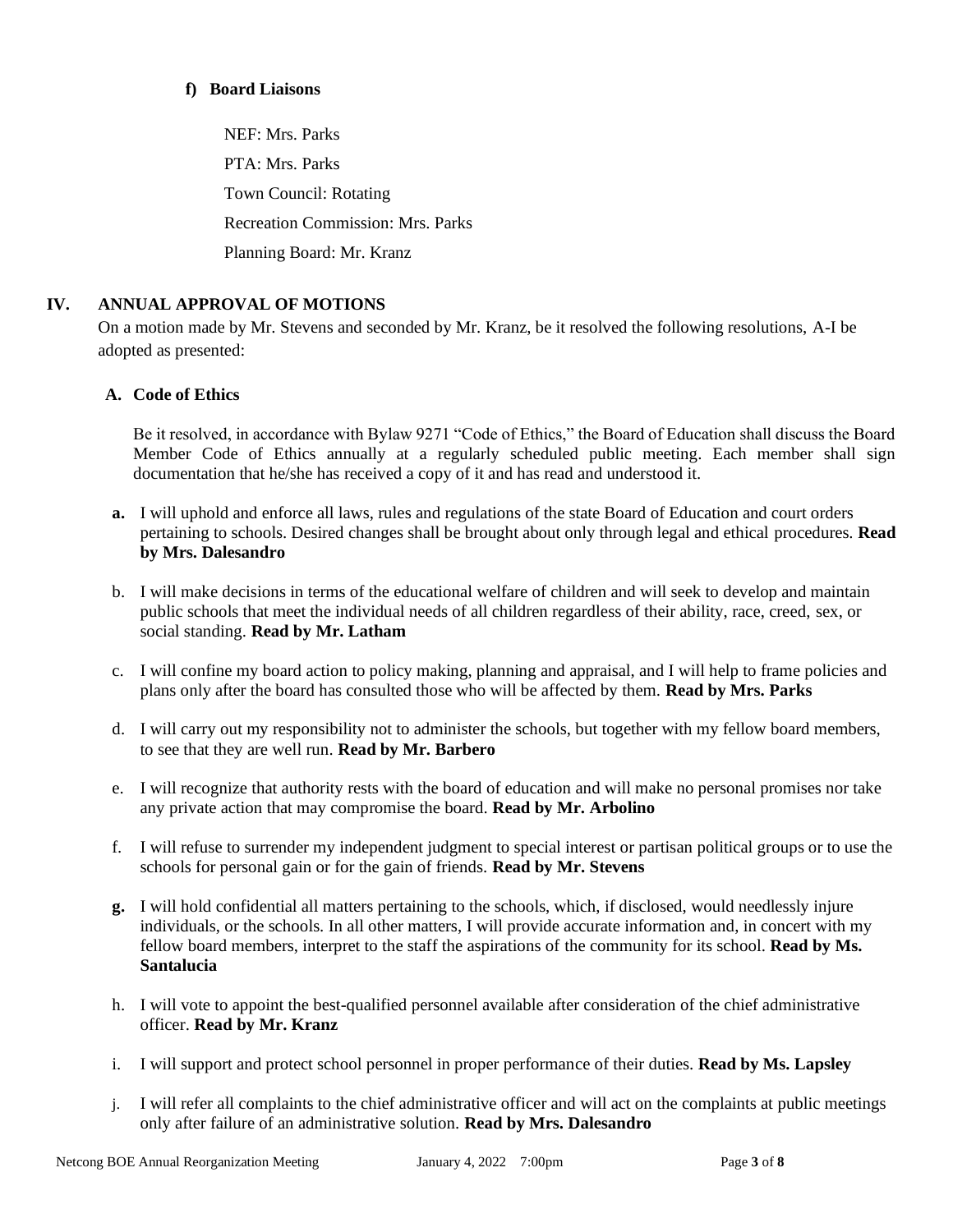## **B. 2022 Meeting Schedule**

On a motion made by Ms. Santalucia and seconded by Mr. Kranz, be it resolved that the calendar of meetings for 2022 be amended as discussed moving the March meeting to March 15, 2022, and the April meeting to April 26, 2022. All in favor by voice vote, motion carries.

Be it resolved by the Board of Education of Netcong, in the County of Morris, New Jersey will meet the following Tuesday's beginning at 7:00 p.m., unless otherwise noted:

| <b>REGULAR BOARD MEETINGS</b>   |  |  |
|---------------------------------|--|--|
| January 25, 2022                |  |  |
| February 22, 2022               |  |  |
| March 15, 2022                  |  |  |
| April 26, 2022                  |  |  |
| May 24, 2022                    |  |  |
| June 21, 2022                   |  |  |
| July 19, 2022                   |  |  |
| <b>August 23, 2022</b>          |  |  |
| September 27, 2022              |  |  |
| October 18, 2022                |  |  |
| November 15, 2022               |  |  |
| December 13, 2022               |  |  |
| January 3, 2023, Reorganization |  |  |

### **C. Continuing Action**

Be it resolved by the Board of Education of Netcong, to accept, ratify and adopt all of the rules, Policies, By-Laws, contracts, and actions heretofore made, adopted and entered into by the preceding Boards of Education of the Netcong School District.

Be it further resolved that the Board of Education of Netcong to the extent consistent with State Law, Policies and By-Laws of the Board will be guided by "Robert's Rules of Order" as per Board policy 0164.

Be it resolved by the Netcong Board of Education to approve all policies, rules, regulations, handbooks, and other legislative or regulatory action of this Board, in force immediately prior to the Reorganization Meeting, are hereby continued in force, as if the Board Year had not changed.

# **D. Annual Appointments**

Be it resolved by the Board of Education of Netcong, in the County of Morris, New Jersey that the following annual appointments are made:

- 1. Mr. Paul Stabile, Board Secretary
- 2. Nisivoccia, LLP, Public School Accountants
- 3. Dr. Joseph Casella, School Physician
- 4. Jamie Anastasio, Psychological Examiner
- 5. Kurt Ceresnak, Attendance Officer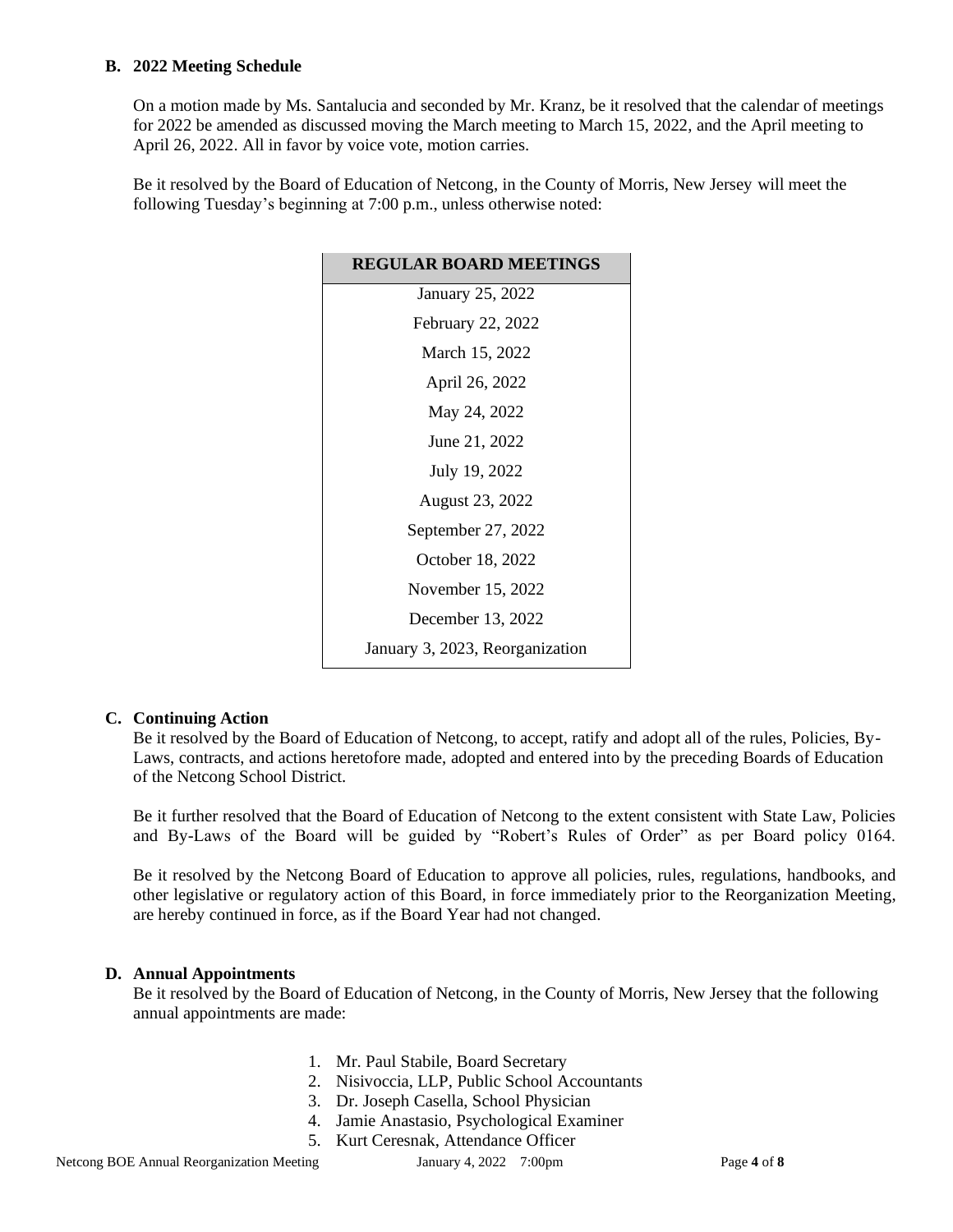- 6. Ms. Rene Metzgar, Treasurer of School Monies
- 7. Adams, Gutierrez & Lattiboudere, LLC, Attorney

## **E. Designation of Newspaper**

Be it resolved by the Board of Education of Netcong, in the County of Morris, New Jersey, that the Daily Record is hereby designated as the official newspaper of the Board, and the official newspaper for the publication of Board meetings, effective January 4, 2022, until the next annual Reorganization Meeting of this Board.

### **F. Doctrine of Necessity**

Be it resolved, whereas, the School Ethics Act, N.J.S.A. 18AA:12-21 et seq. was enacted by the New Jersey State Legislature to ensure and preserve public confidence in school board members and school administrators and to provide specific ethical standards to guide their conduct; and

Whereas, questions have arisen regarding how a Board should invoke the Doctrine of Necessity when a quorum of a board of education has conflicts of interest on a matter required to be voted upon; and

Whereas, the School Ethics Commission has provided some guidance in Public Advisory Opinion A03-98 (April 1, 1998) but finds that there is a need to repeat and clarify its opinion; and

Whereas, the opinion set forth that, when it is necessary for a Board to invoke the Doctrine of Necessity, the Board should state publicly that it is doing so, the reason that such action is necessary and the specific nature of the conflicts of interest; and

Whereas, the opinion further provided that if the Board must invoke the Doctrine of Necessity not just to vote, but also to form a negotiations committee because it is without even three members to serve as a committee, then the Board must determine whether to act as a committee of the whole or to choose a smaller negotiations committee from among its members after stating publicly its reason for doing so as set forth above; and

Whereas, in keeping with the Legislative purpose as set for the in N.J.S.A. 18A:12-22(a) the School Ethics Commission views public disclosure of conflicts of interest to be paramount when it is necessary to invoke the Doctrine of Necessity;

Be it further resolved that the School Ethics Commission hereby requires Boards of Education and Charter School Boards of Trustees that must invoke the Doctrine of Necessity to adopt a resolution setting forth that they are invoking the Doctrine, the reason for doing so and the specific nature of the conflicts of interest; and

Be it further resolved that Boards of Education and Charter School Boards of Trustees that invoke the Doctrine are directed to read the resolution at a regularly scheduled public meeting, post it where it posts public notices for 30 days and provide the Commission with a copy;

Be it further resolved that the Commission shall distribute this Resolution to the county superintendents for distribution to the school districts and charter schools, the New Jersey School Boards Association, the New

Jersey Principals and Supervisors Association, the New Jersey Association of School Administrators, the New Jersey Association of School Business Officials, and the New Jersey Education Association.

## **G. School Depositories, Accounts, & Signatories**

Be it resolved by the Board of Education of Netcong, in the County of Morris, New Jersey, that the following be and are hereby designated as the official depositories of the Board, effective January 4, 2022, until the next Reorganization Meeting of this Board. Valley National and Wells Fargo (facsimile stamps can be used with advance permission)

Be it further resolved that all funds on deposit in the general checking account, payroll agency account, payroll,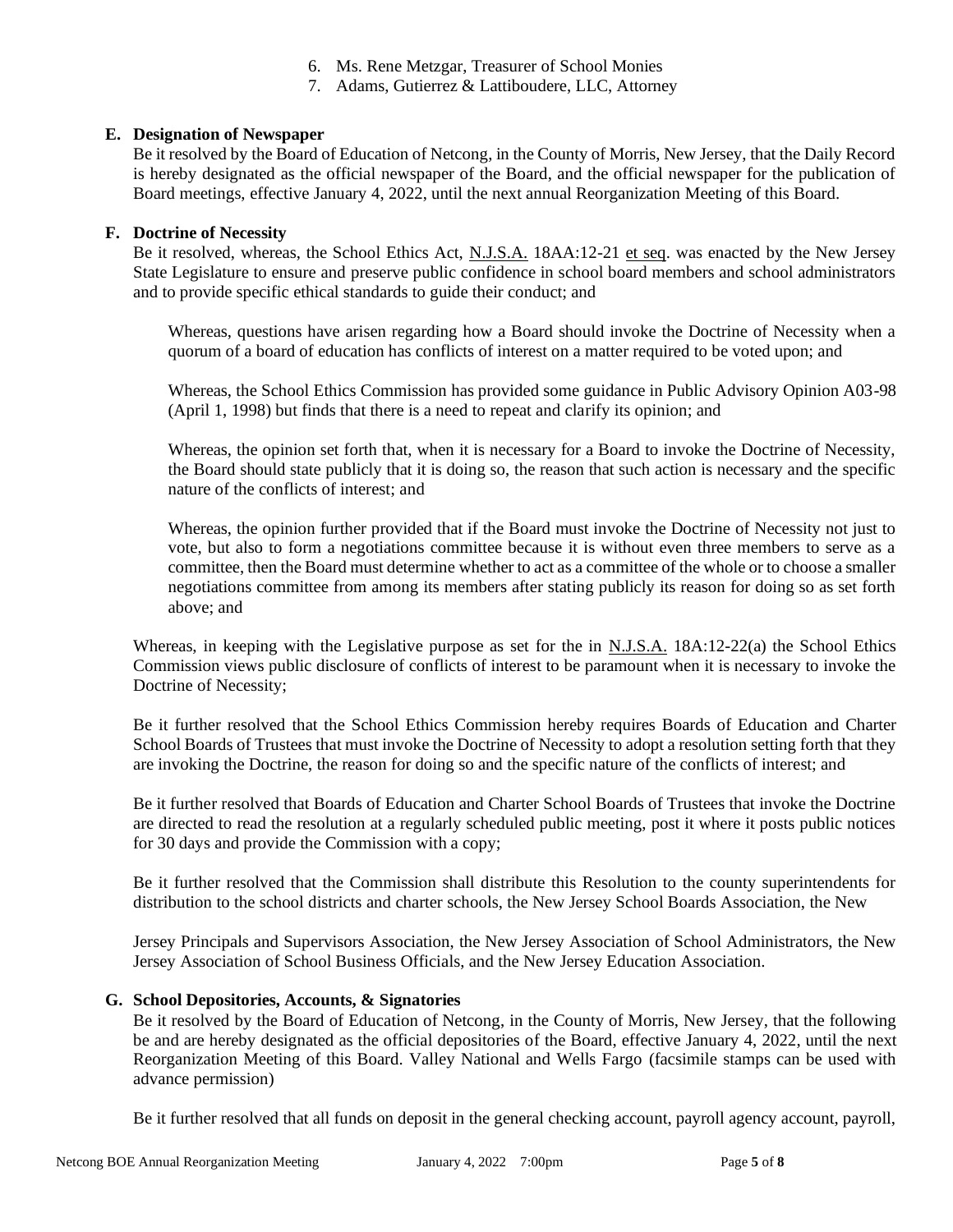and food service account at Valley National be withdrawn only on School Warrant of said Board of Education as per signature cards which are approved by the Board of Education.

Be it further resolved that all funds on deposit in the student activities account be withdrawn only on School Warrant of said Board of Education as per signature cards which are approved by the Board of Education.

| <b>Bank Accounts</b>      | <b>Signatures</b>                                                             | <b>Bank</b>                 |
|---------------------------|-------------------------------------------------------------------------------|-----------------------------|
| General Account           | Board Pres, Treas. of School Monies, BA/BS, Superintendent = min 3 sign. Req. | <b>Valley National Bank</b> |
| Payroll Agency            | Board Pres, Treas. of School Monies, BA/BS, Superintendent= 1 sign. Req.      | <b>Valley National Bank</b> |
| Pavroll                   | Board Pres, Treas. of School Monies, BA/BS, Superintendent= 1 sign. Req.      | <b>Valley National Bank</b> |
| Food Service              | Board Pres, Treas. of School Monies, BA/BS, Superintendent= 1 sign. Req.      | <b>Valley National Bank</b> |
| <b>Student Activities</b> | BA/BS, Superintendent, School Secretary = min 2 sign. Req.                    | Wells Fargo                 |
| Lisa Williams Scholarship | Board Pres, Treas. of School Monies, BA/BS, Superintendent= min 3 sign. Req.  | <b>Valley National Bank</b> |

### **H. Travel Expenses**

Be it resolved, whereas, the Netcong Board of Education recognizes school staff and Board members will incur travel expenses related to and within the scope of their current responsibilities and for travel that promotes the delivery of instruction or furthers the efficient operation of the school district; and

Whereas, N.J.A.C. 6A:23A-7.1 et seq. requires Board members to receive approval of these expenses by a majority of the full voting membership of the Board and staff members to receive prior approval of these expenses by the Superintendent of Schools and a majority of the full voting membership of the Board; and

Whereas, a Board of Education may establish, for regular district business travel only, an annual school year threshold of \$1,500 per staff member where prior Board approval shall not be required unless this annual threshold for a staff member is exceeded in a given school year (July 1 through June 30); and

Whereas, travel and related expenses not in compliance with N.J.A.C. 6A:23B-1.1 et seq., but deemed by the Board of Education to be necessary and unavoidable as noted on the approved Board of Education Out of District Travel and Reimbursement Forms; now therefore, be it resolved, the Board of Education approves all travel not in compliance with N.J.A.C. 6A:23-7.1 et seq. as being necessary and unavoidable as noted on the approved Board of Education Out of District Travel and Reimbursement Forms; and

Be it further resolved, the Board of Education approves travel and related expense reimbursements in accordance with N.J.A.C. 6A:23A-7.3, to a maximum expenditure of \$1,500 for all staff and board members.

### **I. Re-Adoption of Curriculum**

Be it resolved, that the Netcong Board of Education move that all current written curriculum, courses, textbooks, workbooks, and ancillary materials of the District be adopted for the period from the date of this Reorganization Meeting until the Reorganization Meeting in the next calendar year, unless modified upon the recommendation of the Superintendent.

# **Roll Call:**

# **Mr. Arbolino: Yes; Mr. Barbero: Yes; Mr. Kranz: Yes; Ms. Lapsley: Yes; Mr. Latham: Yes; Mrs. Parks: Yes; Ms. Santalucia: Yes; Mr. Stevens: Yes; Mrs. Dalesandro: Yes**

# **V. Information/Reports/Actions**

Ms. Santalucia discussed moving committee meetings to Committee as a Whole vs a traditional Committee Structure to allow for more transparency and less redundancy. Mr. Kranz stated he was previously in favor of the committee structure but feels with so many new board members that it makes sense to move to committee as a whole as it will be easier for the new members to learn and digest information. Ms. Lapsley indicated that she found a lot of repeat information being presented in the traditional committee structure and that it is best if everyone hears the same thing at one time rather than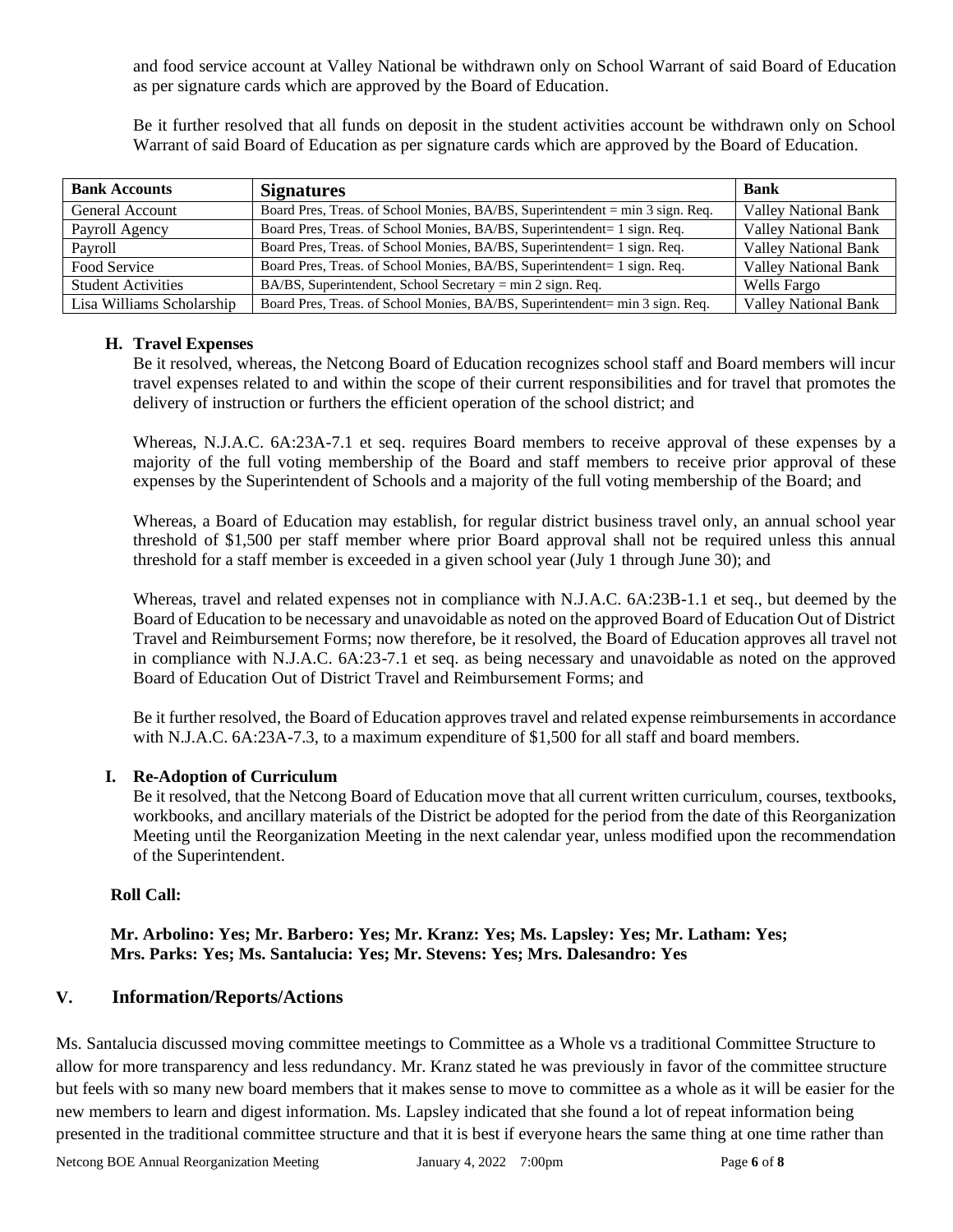playing, "telephone." Mr. Stevens asked if NJSBA had any literature available regarding the advantages of each type of structure; Mrs. Dalesandro said she thinks they do. Mr. Barbero advised that the differences between the two structures are discussed as part of Governance I training. Mrs. Dalesandro stated that she has been part of both structures and there are advantages to each. Mrs. Dalesandro also stated that she feels new board members learn more in a traditional committee structure.

On a motion made by Ms. Santalucia, and seconded by Mr. Kranz, be it resolved that the Netcong Board of Education move to Committee as a Whole for the 2022 calendar year.

# **Roll Call: Mr. Arbolino: Yes; Mr. Barbero: No; Mr. Kranz: Yes; Ms. Lapsley: Yes; Mr. Latham: Yes; Mrs. Parks: Yes; Ms. Santalucia: Yes; Mr. Stevens: Yes; Mrs. Dalesandro: Abstain**

Motion carries.

# **VI. COMMENTS FROM PUBLIC – Any Issue/Topic**

# **On a motion by Mr. Stevens, seconded by Mr. Kranz to open the meeting to the public at 7:23pm. Approved by voice vote. All in favor.**

*The Public is invited to address the Board with any questions, comments, or concerns. The Board requests that the individual address the Board, giving name and address, and asks that all remarks be directed to the Chair. The public portion shall be limited to thirty minutes with a five-minute time limit on each participant. The Board wishes to remind all attendees at its meeting that while it subscribes without reservation to the principle of keeping the public completely informed, by policy it cannot allow public discussion of personnel matters. If a matter concerning the staff of the Netcong Public School is of interest or concern, the matter should be referred to the Superintendent or the Board of Education, either by telephone or letter.*

#### **No comments from the public.**

**On a motion by Mr. Stevens, seconded by Mr. Kranz to open the meeting to the public at 7:23pm. Approved by voice vote. All in favor.**

### **VII. EXECUTIVE SESSION**

# **On a motion by Mr. Stevens, seconded by Ms. Lapsley, to open executive session at 7:23pm. Approved by voice vote. All in favor.**

*RESOLVED, pursuant to N.J.S.A. 10:4:13 and 10:4-12 that the Netcong Board of Education hold a closed Executive Session regarding one or more of the following: legal matters, negotiations, personnel issues, individual student matters, and matters which are attorney-client privileged. It is expected that the discussion undertaken in this closed session can be made public at the time official action is taken.*

**On a motion by Ms. Santalucia, seconded by Mr. Stevens, to adjourn the executive session at 8:10 pm and reconvene the regular meeting. Approved by voice vote. All in favor.**

### **VIII. ADJOURNMENT**

**On a motion by Mr. Stevens, seconded by Ms. Lapsley, to adjourn the meeting at 8:12 pm. Approved by voice vote. All in favor.**